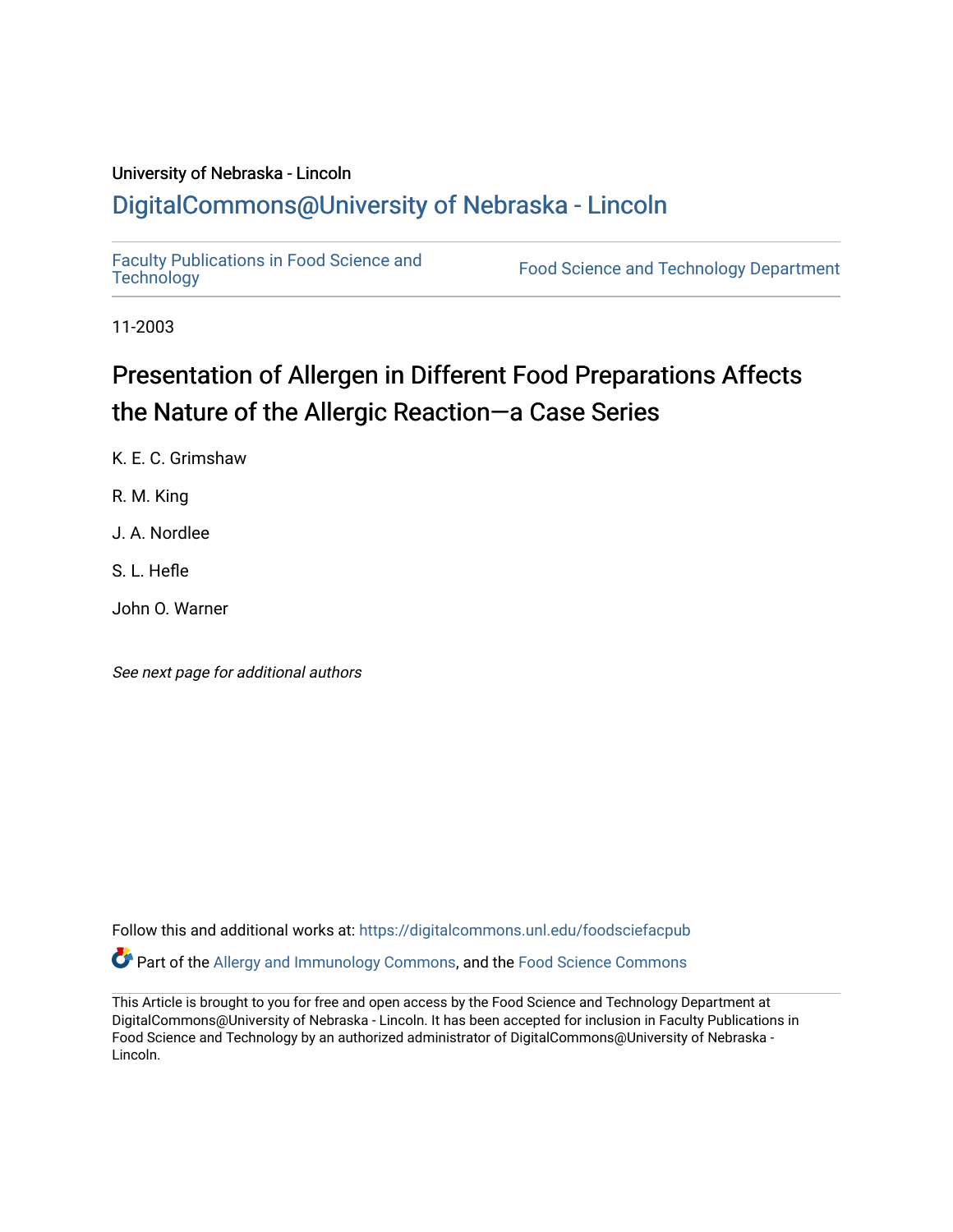### Authors

K. E. C. Grimshaw, R. M. King, J. A. Nordlee, S. L. Hefle, John O. Warner, and J. O.'B. Hourihane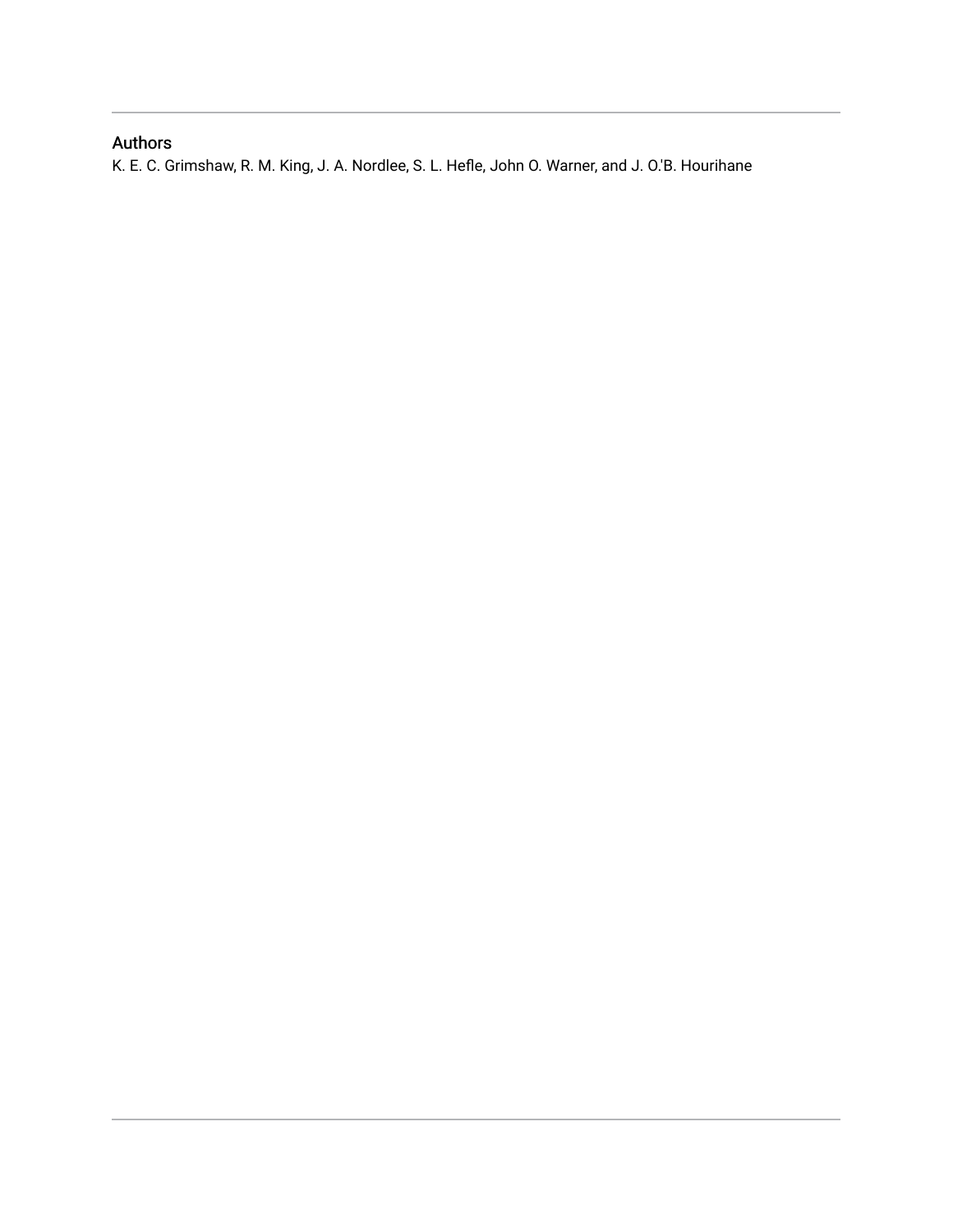

Published in *Clinical and Experimental Allergy* 33:11 (November 2003), pp. 1581–1585; doi: 10.1046/j.1365-2222.2003.01795.x Copyright © 2003 Blackwell Publishing Ltd./Wiley. Used by permission. Submitted March 25, 2003; revised July 14, 2003; accepted August 5, 2003.

# **Presentation of Allergen in Different Food Preparations Affects the Nature of the Allergic Reaction—a Case Series**

K. E. C. Grimshaw,<sup>1,2</sup> R. M. King,<sup>2</sup> J. A. Nordlee,<sup>3</sup> S. L. Hefle,<sup>3</sup>

J. O. Warner, <sup>1</sup> and J. O.'B. Hourihane1,2

- 1. Division of Infection, Inflammation and Repair, School of Medicine, University of Southampton, UK
- 2. Wellcome Trust Clinical Research Facility, Southampton University Hospital Trust, Southampton, UK
- 3. Department of Food Science and Technology, University of Nebraska–Lincoln, USA

*Corresponding author* – Dr J. O.'B. Hourihane, Mailpoint 218, Southampton University Hospitals NHS Trust, Tremona Road, Southampton SO16 6YD, UK, email *j.hourihane@soton.ac.uk* 

#### **Abstract**

*Background:* Characterization of fatal and nonfatal reactions to food indicates that the majority of reactions are due to the ingestion of prepared foods rather than the nonprocessed allergen. In an ongoing study that used a double-blind placebo-controlled food challenge to investigate peanut allergy and clinical symptoms, the observed reaction severity in four of the first six subjects was greater than anticipated. We hypothesized that this was due to differences in the composition of the challenge vehicle. *Objective:* The aim was to investigate whether the severity of observed challenge reactions would be repeated on rechallenge with a lower fat challenge vehicle. *Methods:* Peanut-allergic subjects were rechallenged with a lower fat recipe after reacting more severely than was anticipated to an initial peanut challenge. Similar challenge vehicle recipes were used, the only difference being the lower fat content (22.9% compared with 31.5%). The peanut content of the two recipes was analyzed using RAST inhibition studies and ELISA tests. *Results:* Three of four subjects reacted to much smaller doses of peanut protein on rechallenge (mean dose equivalence –23 times less peanut) with the lower fat recipe. RAST inhibition showed that neither recipe altered epitope recognition. The higher fat recipe required twice as much peanut to cause 50% inhibition. ELISA detected far lower levels of peanut in the higher fat recipe (220 000 parts per million [ppm]) than in the lower fat recipe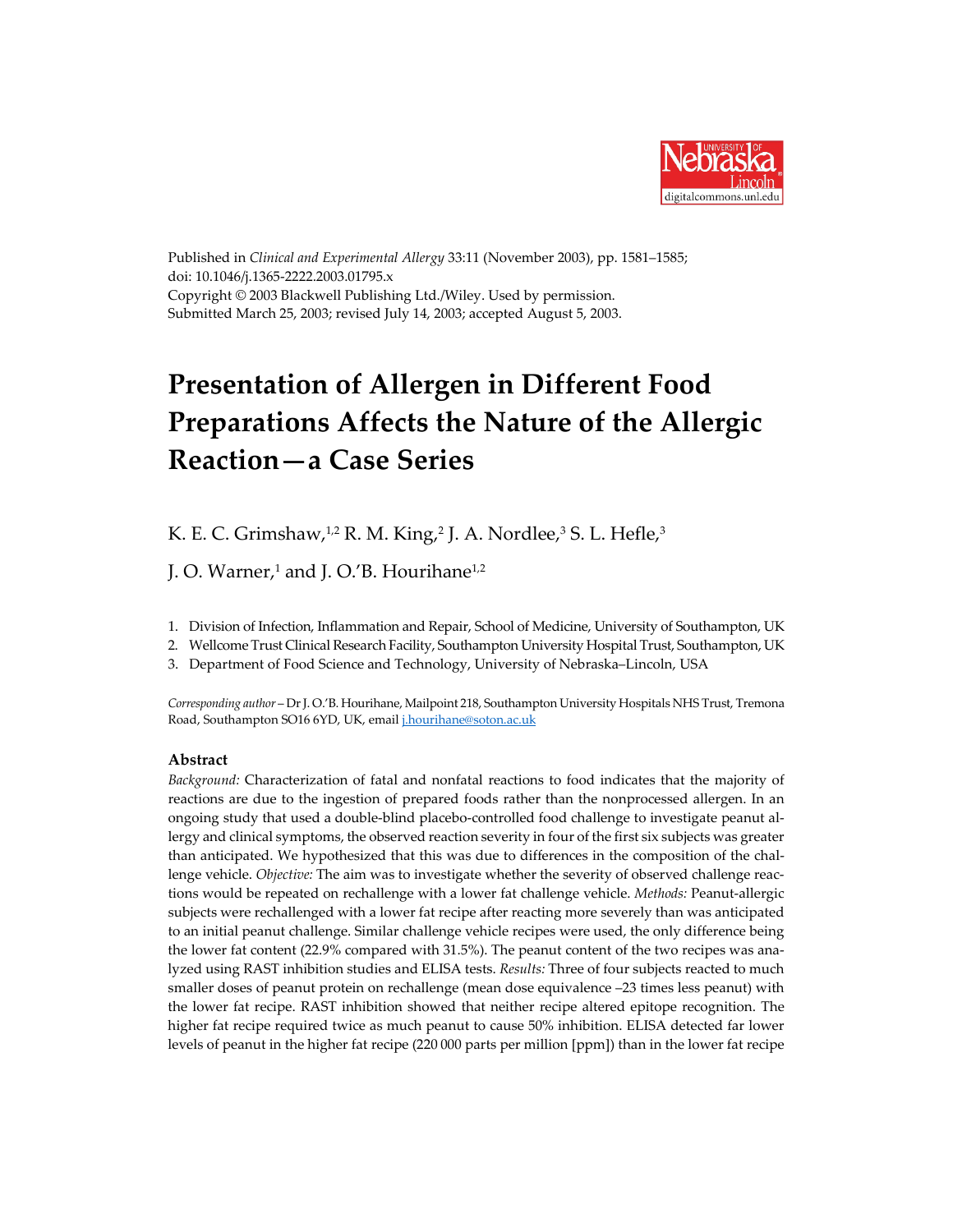(990 000 ppm). *Conclusion:* The fat content of a challenge vehicle has a profound effect on the reaction experienced after allergen ingestion. This is another factor to be considered in assessing the risk of certain foods to food-allergic consumers and adds another dimension to clinical, research, and regulatory practice.

**Keywords:** anaphylaxis, food allergy, food challenge, food matrix, IgE, peanut

#### **Introduction**

The incidence of anaphylaxis as a result of food allergen ingestion is increasing [1]. Peanuts and tree nuts cause most food-related anaphylactic reactions [2, 3]. Retrospective analysis and characterization of fatal allergic reactions have shown that the majority of reactions were due to the ingestion of peanut as an ingredient in a prepared food or dish rather than to unadulterated peanuts [2, 4].

The risk of suffering an allergic reaction of any description is dependent on many factors, some of which may be responsible for the variation of low-dose reactivity (threshold dose) observed in food-allergic individuals [5]. Different forms of cooking appear to affect in vitro assessments of the allergenicity of peanut [6]. Another factor may be the presentation of the allergen in different food preparations or matrices.

Peanuts are eaten in many different forms: as peanut butter, as roasted kernels, or as ingredients in other foods either as flour, a paste, or as peanut pieces of varying size. Although most first reactions to peanut are seen in the home, subsequent reactions increasingly occur outside the home [7], with Asian-style food restaurants, ice-cream shops, and bakeries commonly cited as being where serious reactions most often occur [8]. Desserts and confectionery are also often highlighted as common causes of accidental allergen exposure [7].

Double-blind placebo-controlled food challenge (DBPCFC) is the gold standard for diagnosing food allergy [9]. A challenge consists of an allergenic test food and a vehicle, which is an inert food or food mix in which the test food is delivered. Various strategies are employed to ensure blinding [9–11]. Our experience with peanut DBPCFC led us to try and improve the blinding of our own and other groups' recipes to optimize peanut masking. Fat is known to affect both the physical properties and the flavor of a food [12]; consequently, the fat content of a well-established chocolate recipe to mask peanut was increased from 22.9% fat to 31.5%.

In the course of an ongoing study into threshold doses of peanut in allergic subjects, we observed unexpectedly severe reactions to peanut in challenges using a recipe that had been modified by having its fat content increased. Here, we report the less severe reactions induced by repeat challenge with the lower-fat peanut recipe.

#### **Materials and methods**

Ethical approval for a study looking at the relationship between peanut allergens and clinical symptoms was obtained from the Southampton and SW Hampshire Local Research Ethics Committee. All subjects gave written informed consent. All DBPCFC took place in the Wellcome Trust Clinical Research Facility, which is fully equipped for physiological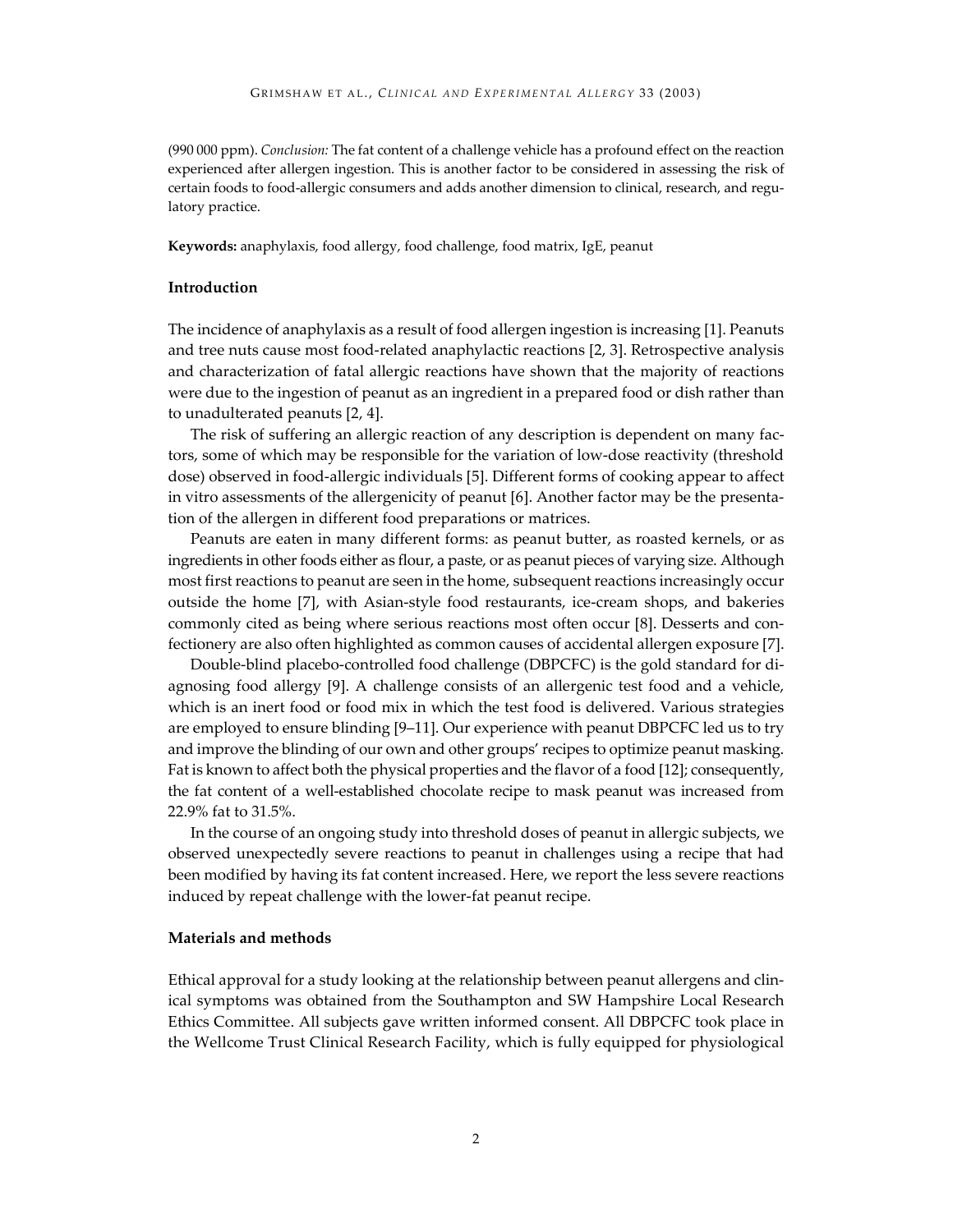monitoring and resuscitation. All subjects were well on the day of the challenge, and intravenous access was established prior to the challenge commencing.

The challenge protocol consisted of 11 active doses of increasing magnitude randomly interspersed with four placebo doses. The adequacy of blinding had been determined by tasting sessions that mimicked the challenge procedure using volunteers who were not food-allergic. Each active dose delivered 1, 2, 5, 10, 20, 50, 100, 250, 500 mg, and 1, 2, 4 g of peanut protein, respectively. Doses were given between 15 and 30 min apart depending on clinical history [9].

The first six challenges administered the 31.5% fat recipe, but the study was suspended because four of the subjects progressed further through the challenge and reacted more severely than had been anticipated from their clinical history and from their previous lowdose challenges [13]. Ethical approval was obtained to rechallenge these subjects with the 22.9% fat recipe. All rechallenges took place between 3 and 6 months after the initial challenge.

Both peanut recipes were made using the same method: cooking chocolate (32.9% fat), vanilla essence, mint essence, icing sugar, salt, commercial vegetable fat (Trex), and commercial roasted and partially defatted peanut flour (12% fat, 50% protein; Golden Peanut Company, Alphretta, Georgia, USA) were melted and mixed together for 30 min to form a homogeneous mix of ingredients. No cooking was involved. The mixture was allowed to set and then kept refrigerated until use (maximum storage 4 weeks). The only difference between the two recipes was the amount of fat used in the final formulation (22.9% fat compared with 31.5% fat), which led to a very small difference in the percentage peanut protein of the recipes (7.96% compared with 7.25%).

In vitro evaluation of the peanut challenge recipes was carried out to determine whether levels of detectable peanut differed between the two recipes. The first was a commercial sandwich ELISA (Veratox for peanut, Neogen Corporation, Lansing, Michigan, USA), which utilizes polyclonal rabbit antibodies specific for peanut and has a detection limit of 2.5 parts per million (ppm). Premarketing assessment of this commercial assay included validation in a large variety of chocolate matrices with differing amounts of fat in them (personal communication, Neogen Corporation). ELISA tests were performed according to the manufacturer's instructions.

The second system was RAST inhibition, which utilizes the serum of peanut-allergic subjects. RAST inhibition was generally performed by the method described in Adolphson et al. [14], where the solid phase was prepared by attaching roasted peanut protein to cyanogen bromide-activated microcrystalline cellulose. A standard curve was generated using an extract of partially defatted peanut flour and mixing various dilutions with the solid phase. Various dilutions of the peanut-in-chocolate challenge material extracts were also mixed with solid phase support. Pooled sera from six individuals with documented peanut allergy were added to each set of tubes. Tubes were incubated with serum overnight and washed three times with buffer. Radioactive iodine-125-labeled antihuman IgE was added and incubated overnight, washed three times with buffer, and the amount of IgE bound to the solid phase was determined by counting in a solid scintillation counter [15].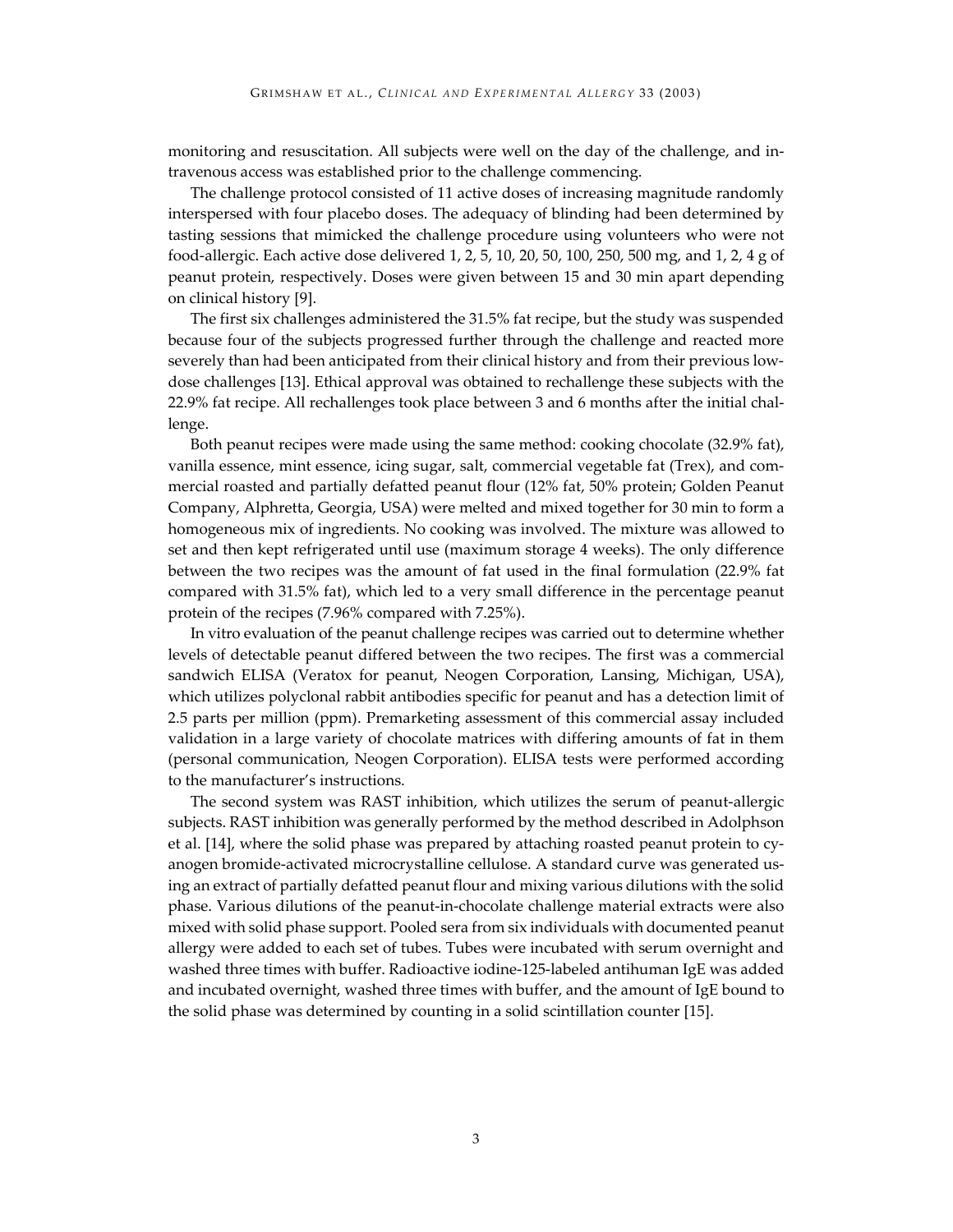#### **Results**

In contrast to the challenge results seen with the 31.5% fat, no challenge subject reacted at a higher dose than was anticipated and all reactions were mild/moderate with the 22.9% fat recipe. Table 1 shows the reaction details of the four peanut challenges and rechallenges, and details of their most severe community reaction.

When comparing the challenge results of subjects 1, 2 and 4, it can be seen that they ate far more peanut protein in the first challenge before experiencing any symptoms than they did in the second challenge. Also, the symptoms experienced were more severe in the first challenge compared with the second. Subject 3 consumed the same dose of peanut in both challenges.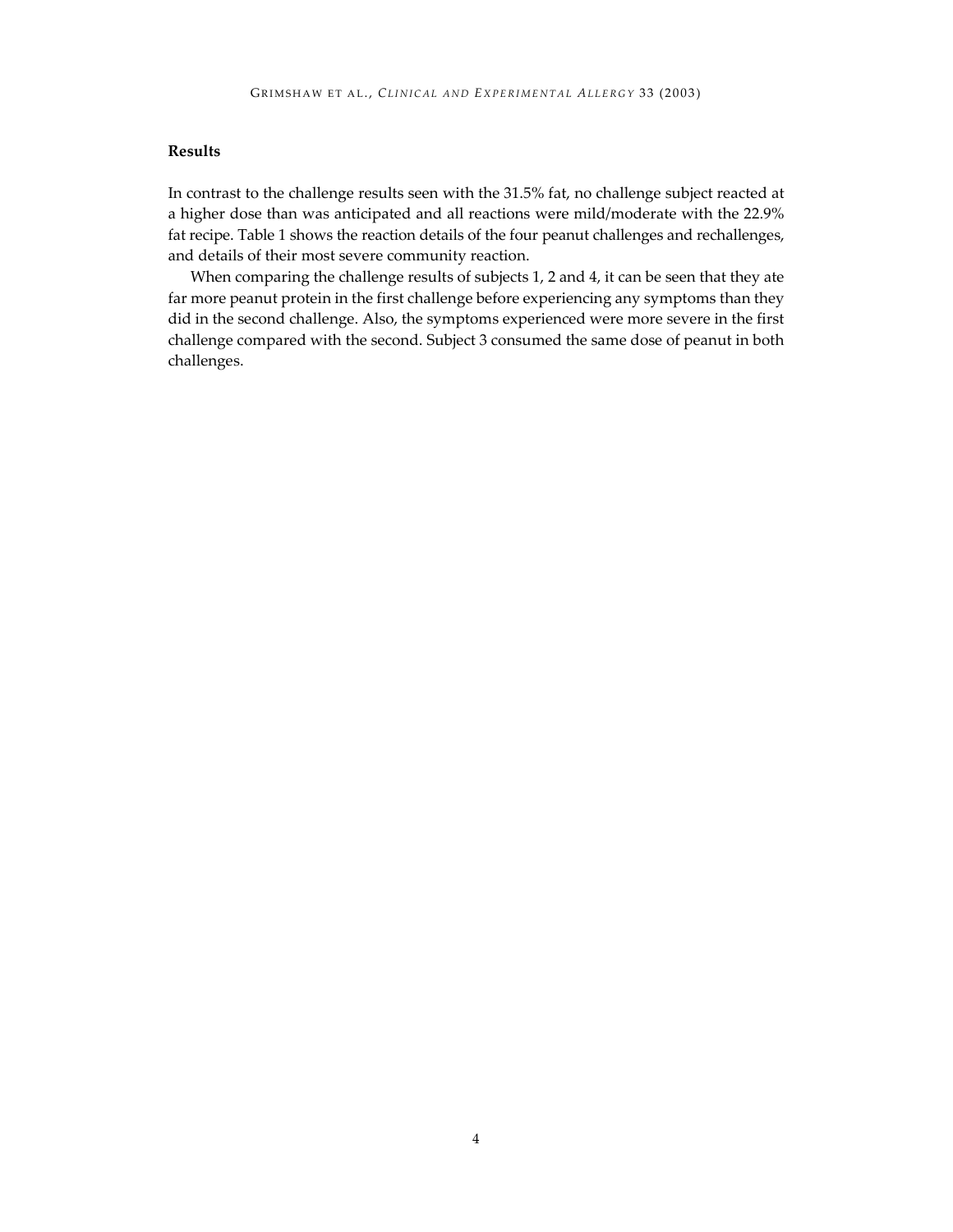| Study<br>number | Age<br>(years) | <b>SPT</b><br>weal<br>(mm) | Symptoms<br>on history                                   | First<br>challenge<br>symptoms               | First<br>challenge<br>cumulative<br>dose<br>(mg peanut<br>protein) | Length of<br>first<br>challenge<br>(min) | First<br>challenge<br>treatment                       | Second<br>challenge<br>symptoms                                 | Second<br>challenge<br>cumulative<br>dose<br>(mg peanut<br>protein) | Length of<br>second<br>challenge<br>(min) | Second<br>challenge<br>treatment                                     | Dose<br>equivalence<br>(31.5% fat<br>chocolate vs.<br>22.9% fat<br>chocolate) |
|-----------------|----------------|----------------------------|----------------------------------------------------------|----------------------------------------------|--------------------------------------------------------------------|------------------------------------------|-------------------------------------------------------|-----------------------------------------------------------------|---------------------------------------------------------------------|-------------------------------------------|----------------------------------------------------------------------|-------------------------------------------------------------------------------|
| $\mathbf{1}$    | 32             | 14                         | Peri-oral<br>angio-<br>oedema,<br>urticaria              | Generalized<br>angio-<br>oedema,<br>rhinitis | 936                                                                | 263                                      | i.m. epi, i.v.<br>antihista-<br>mine, i.v.<br>steroid | Peri-oral<br>angio-<br>oedema<br>and<br>pruritus                | 86                                                                  | 125                                       | i.v. antihis-<br>tamine,<br>i.v. steroid                             | 26 times                                                                      |
| $\overline{2}$  | 20             | 12                         | Peri-oral<br>angio-<br>oedema,<br>urticaria,<br>vomiting | Generalized<br>urticaria,<br>vomiting        | 186                                                                | 170                                      | Oral antihis-<br>tamine, i.v.<br>steroid,<br>i.m. epi | Peri-oral<br>angio-<br>oedema<br>and pru-<br>ritus,<br>vomiting | 16                                                                  | 60                                        | Oral antihis-<br>tamine, i.v.<br>antihis-<br>tamine,<br>oxygen       | 12 times                                                                      |
| 3               | 28             | 17                         | Abdominal<br>pain,<br>vomiting                           | Abdominal<br>pain,<br>nausea                 | 36                                                                 | 150                                      | Oral antihis-<br>tamine                               | Abdominal<br>pain,<br>nausea                                    | 36                                                                  | 100                                       | i.v. antihis-<br>tamine,<br>i.v. steroid                             | $\boldsymbol{0}$                                                              |
| 4               | 25             | 7                          | Peri-oral<br>pruritus<br>and<br>urticaria                | Nausea,<br>$\downarrow$ peak<br>flow         | 186                                                                | 175                                      | i.v. antihis-<br>tamine                               | Peri-oral<br>angio-<br>oedema<br>and pru-<br>ritus,<br>nausea   | 6                                                                   | 35                                        | Oral antihis-<br>tamine, i.v.<br>antihis-<br>tamine, i.v.<br>steroid | 31 times                                                                      |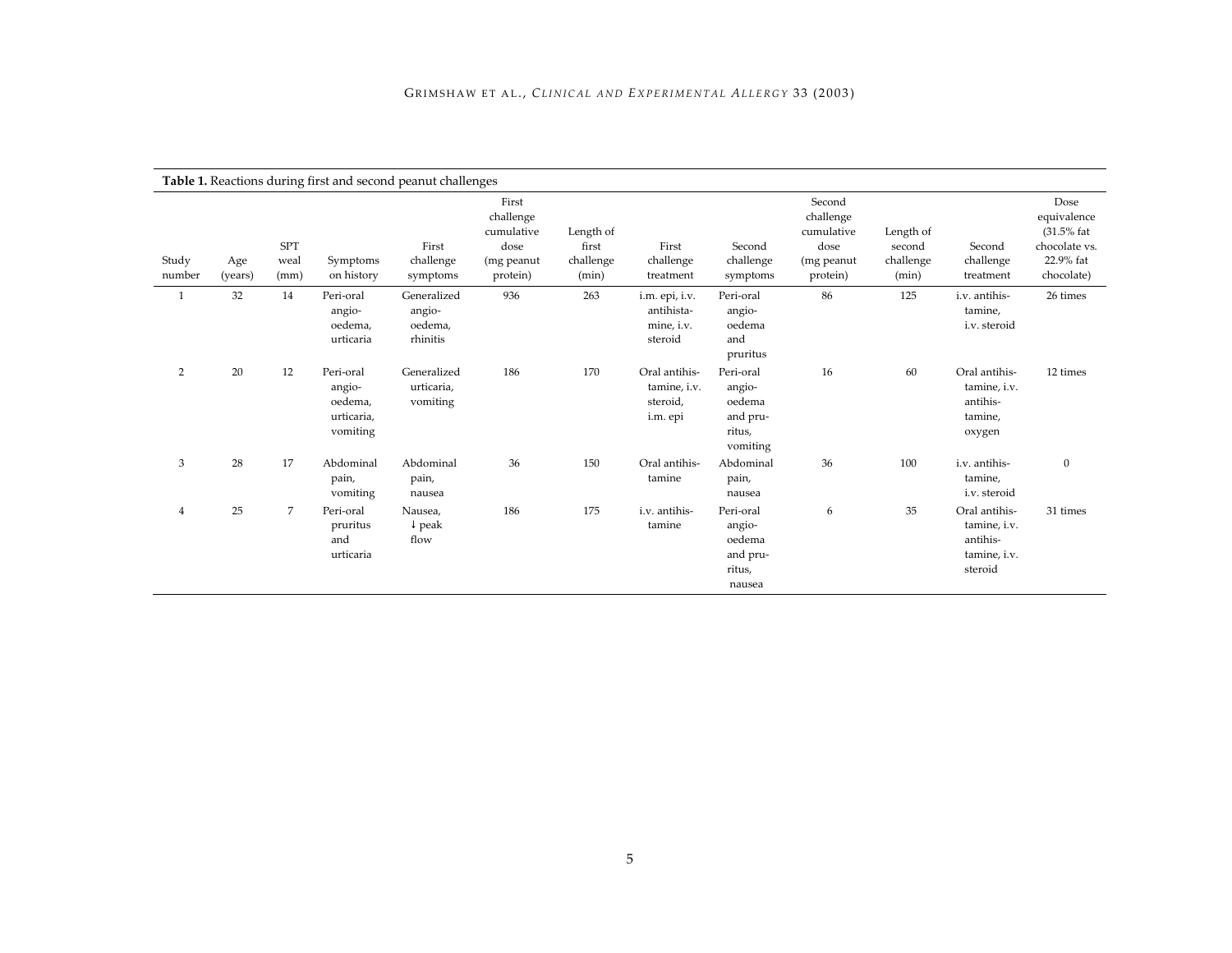RAST inhibition showed that the amount of peanut-specific IgE bound to the solid phase is inversely proportional to the amount of peanut IgE-binding sites in the extracts (Fig. 1). Similarity in the slopes of the curves generated to the slope of the standard suggests that these products contain similar allergenic epitopes [16]. It can be seen that twice as much of the higher-fat recipe was needed to cause 50% inhibition of binding, compared with the lower-fat recipe; in other words, half the allergen is available in the high-fat recipe. This indicates that in vitro, the amount of fat present has a negative effect on the inhibitory action of the extract. The mode of action may be on biological activity or may be purely due to the physical properties of the fat. Whatever the mechanism, these in vitro observations agree with the in vivo observations.



**Figure 1.** Comparison of peanut in chocolate challenges: 31.5% and 22.9% fat.

The ELISA results showed that there were 990 000 ppm of peanut detected in the 22.9% fat recipe but only 220 000 ppm in the 31.5% fat recipe. This result cannot be due to the nonspecific binding of fat to the plate surface, as the plate comes precoated with an antipeanut antibody.

#### **Discussion**

As well as having physiological effects on the body such as delaying stomach emptying and increasing the release of cholecystokinin (CCK) [17], the presence of fat in food is known to influence taste perception [18]. Advances have been made into improving the acceptability of low-fat foods, but producing low-fat foods with flavors similar to their high-fat equivalent has been hard to achieve [19]. The fat content of a food has been shown to both delay the onset of taste perception and to reduce its intensity, particularly when the flavor molecule is lipophilic [20]. This is thought to be because lipophilic flavors are released more slowly from oils than from water [18]. As peanuts are such a high-fat food (46% fat), it was assumed that the unidentified flavor molecule was lipophilic; therefore,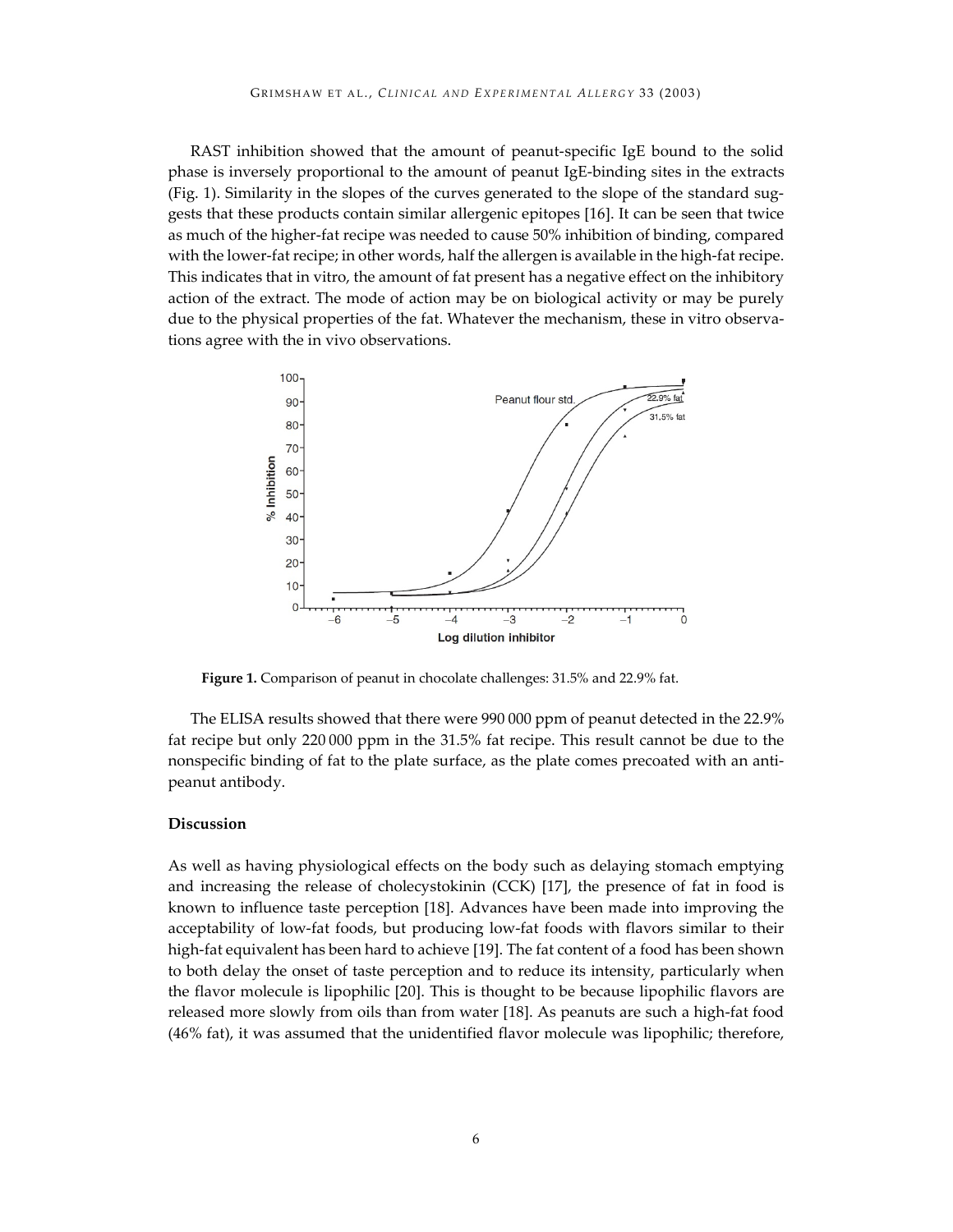in an effort to improve blinding, the fat content of the challenge vehicle was increased from the established recipe.

We have shown that peanut-allergic subjects consumed larger doses of allergen when the fat content of the vehicle was higher. They did not experience their oral "early warning sign" that a reaction was developing, which is generally seen in all peanut-allergic patients [21]. The lack of these early/oral symptoms is thought to be because allergens contained in a high-fat food matrix are released, and thereby absorbed, more slowly than if they were in a lower-fat matrix. Our finding suggests that food-allergic people eating high-fat foods that contain an allergen do not get the same warning symptoms as they would if the allergen was in a low-fat food or eaten in its unadulterated native form. Elimination or lack of these premonitory oral sensations results in more of the food being eaten before a reaction starts. This suggestion is substantiated by observations made during DBPCFC using capsules to disguise the food. Symptoms experienced by subjects differed from community reactions, as the allergen did not come into contact with the oral mucosa [22]. We suggest that subject 3 in our study consumed the same dose of peanut in both challenges because she had never experienced oral symptoms; masking the allergen from mast cells found in her oral mucosa did not affect her disease manifestation during challenge.

As all rechallenges occurred between 3 and 6 months after the initial challenge, we did not anticipate that any immunomodulatory effects from the first challenge would still be acting, so the reduced severity of the reactions is unlikely to be due to a hangover effect from the first challenge.

Both in vitro tests show that the presence of fat significantly inhibits allergen detection (although the effect was less marked on RAST inhibition than on ELISA). We propose that the lack of early/oral symptoms is because allergenic epitopes are concealed by the relatively high-fat food matrix and are detected only after digestion of the fat that occurs in the stomach and small intestine. Once the allergen is released from its fatty matrix and is encountered by epithelial cells, it is available to circulating allergen-specific IgE. However, as larger doses of allergen will have been eaten when this occurs, the allergic reaction will be more severe. Reactions to allergen can vary according to circumstances. Hospital-based challenges are designed to minimize confounding factors. There are few reports of repeat challenge with peanut [23]. Our data suggest that the food matrix has a critical impact on allergen availability, and we infer that it may critically affect the reactions to allergen exposure in the community.

Our study has some limitations. Firstly, the peanut concentration of each recipe was not exactly equal due to volume factors. However, the difference in peanut content was only 0.71% and would not result in the large difference seen in the detectable peanut between the two recipes, which can be explained only by a concealing effect of fat in the challenge vehicles. The results of the in vitro tests support the hypothesis that the allergen is less available in the higher-fat recipe compared with the original recipe, despite near equivalence of peanut protein. The ELISA results indicate that it is harder to extract peanut proteins from the higher-fat recipe, and this has implications in using ELISA test kits for detecting peanut in different types of foods.

Secondly, it has been reported that certain methods of food processing can enhance, reduce, or eliminate the allergenic potential of a food [6, 24], but these studies have focused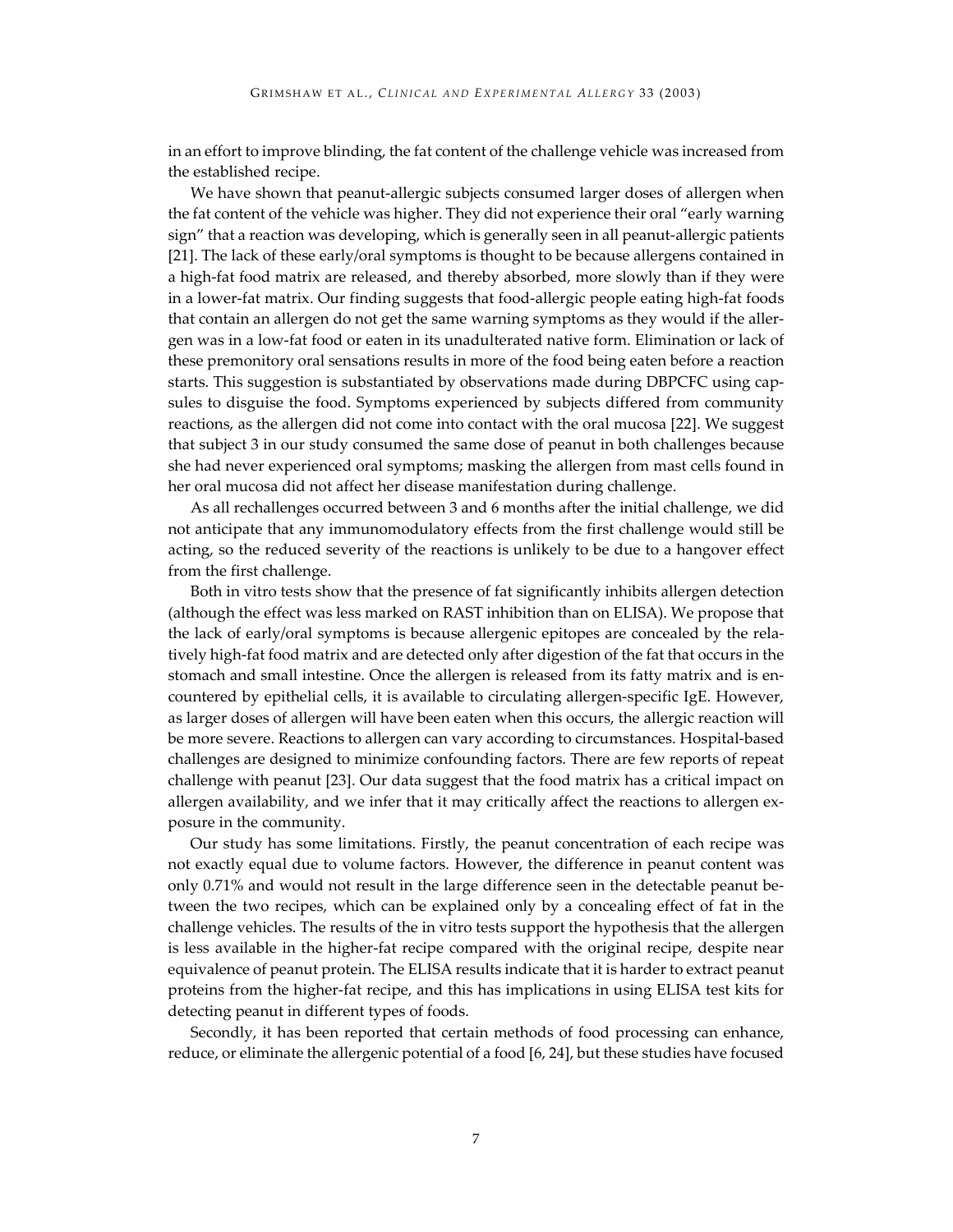on the effect of processing on specific IgE binding in vitro and not on the bioavailability of the allergen. Our findings are very important for food allergy sufferers, who appear to experience more reactions to foods prepared by others, in restaurants, etc. It could explain the strong tendency for fatal reactions to occur to hidden rather than native allergens.

Thirdly, the numbers involved are small, and a more complete observation could be made if additional challenges were carried out. However, it would be unethical to ask peanutallergic patients to undergo two challenges, one of which would be likely to cause a severe reaction. We obtained ethical approval to rechallenge four subjects, as they had already had a serious reaction and rechallenge would clinically clarify the unexpected nature of their previous challenge result.

Finally, reactivity may vary with time, but this variability can usually be accounted for by other circumstances such as location and dose [25]. By repeating the challenges in the same location, to the same protocol, with everything identical apart from the fat content of the vehicle, this variability in reactivity can be considered to be minimal by comparison.

#### **Conclusion**

From our observations from DBPCFC, we have been able to show that the fat content of challenge recipes has a profound effect on the reaction of the challenge subject. In vitro tests also show that fat has an effect on allergen bioavailability. This finding is significant for all people with food allergy, physicians involved in the treatment of food-allergic patients, food and catering industries, and all people working in restaurants and other eating establishments.

The knowledge that it is not just the presence of an allergen in a food that is important but how it behaves in a food matrix adds another dimension to clinical and research practice and to the approaches taken by the food and catering industry to the issue of food safety for food-allergic consumers.

Finally, when complex food matrices are being further investigated, the in vitro test used must be considered carefully, as the measured allergen content of the food preparation may differ considerably between tests because of the effects of food matrices on the efficiency of allergy extraction.

**Acknowledgments** – We thank the Food Standards Agency, which funded the research into peanut allergy during the time these observations were made; all staff of the Wellcome Trust Clinical Research Facility at Southampton General Hospital; the four peanut-allergic subjects for their willingness to be rechallenged; and Professor Hugh Sampson for sharing his challenge recipe.

#### **References**

- [1] Sheikh A, Alves B. Hospital admissions for acute anaphylaxis: time trend study. BMJ 2000; 320:1441.
- [2] Pumphrey RS. Lessons for management of anaphylaxis from a study of fatal reactions. Clin Exp Allergy 2000; 30:1144–50.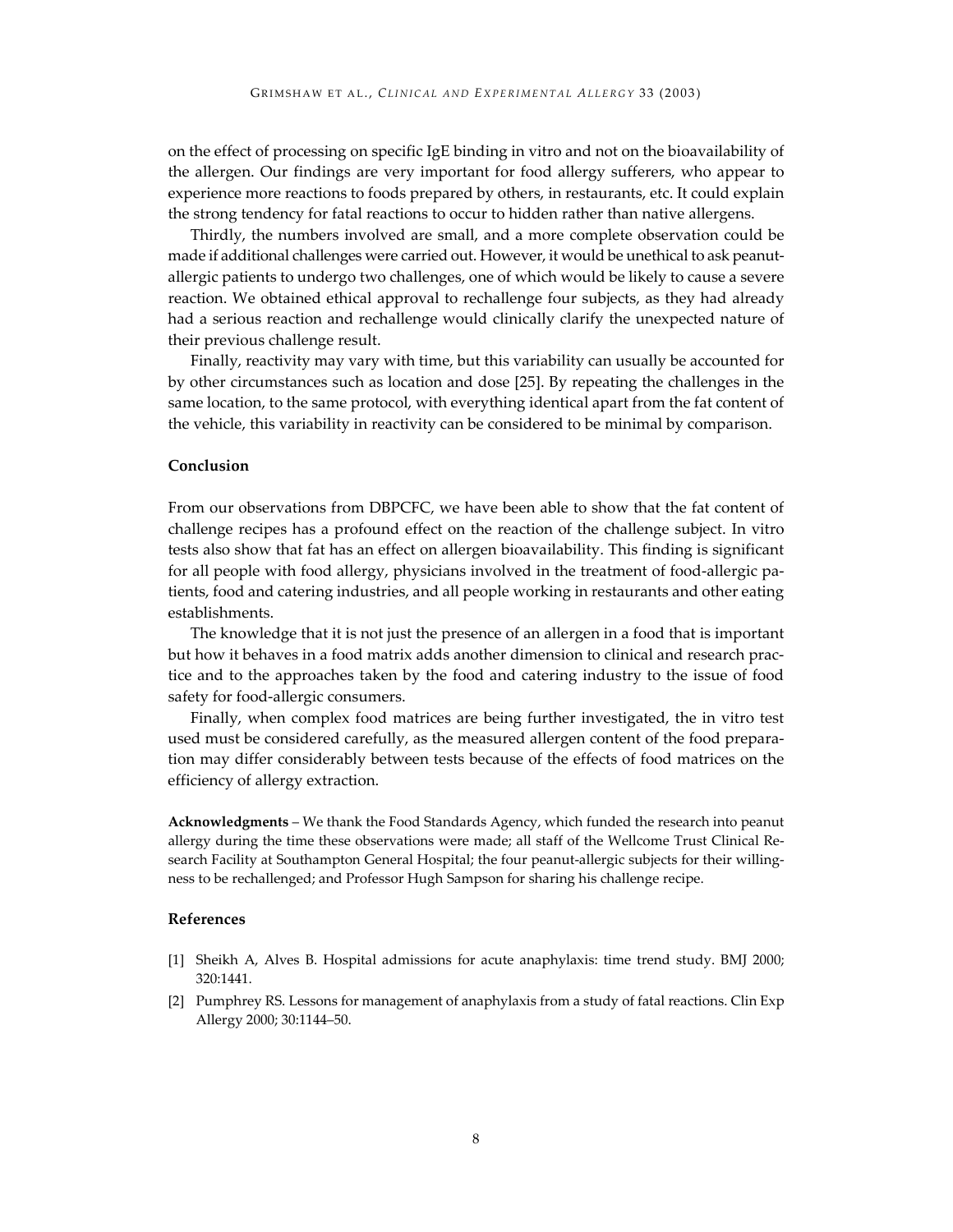- [3] Foucard T, Malmheden-Yman I. Food-induced anaphylaxis. Pediatr Allergy Immunol 2001; 12 (Suppl. 14):97–101.
- [4] Bock SA, Munoz-Furlong A, Sampson HA. Fatalities due to anaphylactic reactions to foods. J Allergy Clin Immunol 2001; 107:191–3.
- [5] Hourihane JO. The threshold concept in food safety and its applicability to food allergy. Allergy 2001; 56:86–90.
- [6] Beyer K, Morrow E, Li XM et al. Effects of cooking methods on peanut allergenicity. J Allergy Clin Immunol 2001; 107:1077–81.
- [7] Sicherer SH, Furlong TJ, Munoz-Furlong A, Burks AW, Sampson HA. A voluntary registry for peanut and tree nut allergy: characteristics of the first 5149 registrants. J Allergy Clin Immunol 2001; 108:128–32.
- [8] Furlong TJ, DeSimone J, Sicherer SH. Peanut and tree nut allergic reactions in restaurants and other food establishments. J Allergy Clin Immunol 2001; 108:867–70.
- [9] Bock SA, Sampson HA, Atkins FM et al. Double-blind, placebo-controlled food challenge (DBPCFC) as an office procedure: a manual. J Allergy Clin Immunol 1988; 82:986–97.
- [10] Carter C. Dietary treatment of food allergy and intolerance. Clin Exp Allergy 1995; 25 (Suppl. 1): 34–42.
- [11] Metcalfe DD, Sampson HA. Workshop on experimental methodology for clinical studies of adverse reactions to foods and food additives. J Allergy Clin Immunol 1990; 3 (Part 2 Suppl):421–42.
- [12] Drewnowski A. Sensory properties of fats and fat replacements. Nutr Rev 1992; 50:17–20.
- [13] Hourihane JO, Kilburn SA, Nordlee JA, Hefle SL, Taylor SL, Warner JO. An evaluation of the sensitivity of subjects with peanut allergy to very low doses of peanut protein: a randomised, double-blind, placebo-controlled food challenge study. J Allergy Clin Immunol 1997; 100:596– 600.
- [14] Adolphson CA, Yunginger JW, Gleich GJ. Standardisation of allergens. In: Rose NR, Friedman H, eds. Manual of Clinical Immunology. Washington: American Society for Microbiology, 1980; 778.
- [15] Hefle SL, Bush RK, Yunginger JW, Chu FS. A sandwich enzyme-linked immunosorbent assay (ELISA) for the quantitation of selected peanut proteins in foods. J Food Prot 1990; 57:419–23.
- [16] Nordlee JA, Taylor SL, Jones RT, Yunginger JW. Allergenicity of various peanut products as determined by RAST inhibition. J Allergy Clin Immunol 1981; 68:376–82.
- [17] Wells AS, Read NW, Uvnas-Moberg K, Alster P. Influences of fat and carbohydrate on postprandial sleepiness, mood, and hormones. Physiol Behav 1997; 61:679–86.
- [18] Plug H, Haring P. The influence of flavour-ingredient interactions on flavour perception. Food Qual Pref 1994; 5:95–102.
- [19] Hatchwell LC. Overcoming flavor challenges in low fat frozen desserts. Food Technol 1994; 2:98–103.
- [20] Brauss MS, Linforth RST, Cayeux I, Harvey B, Taylor AJ. Altering the fat content affects flavor release in a model yogurt system. J Agric Food Chem 1999; 47:2055–9.
- [21] Wensing M, Penninks AH, Hefle SL, Koppelman SJ, Bruijnzeel-Koomen CA, Knulst AC. The distribution of individual threshold doses eliciting allergic reactions in a population with peanut allergy. J Allergy Clin Immunol 2002; 110:915–20.
- [22] Niggemann B, Wahn U, Sampson H. Proposals for standardisation of oral food challenge tests in infants and children. Pediatr Allergy Immunol 1994; 5:11–3.